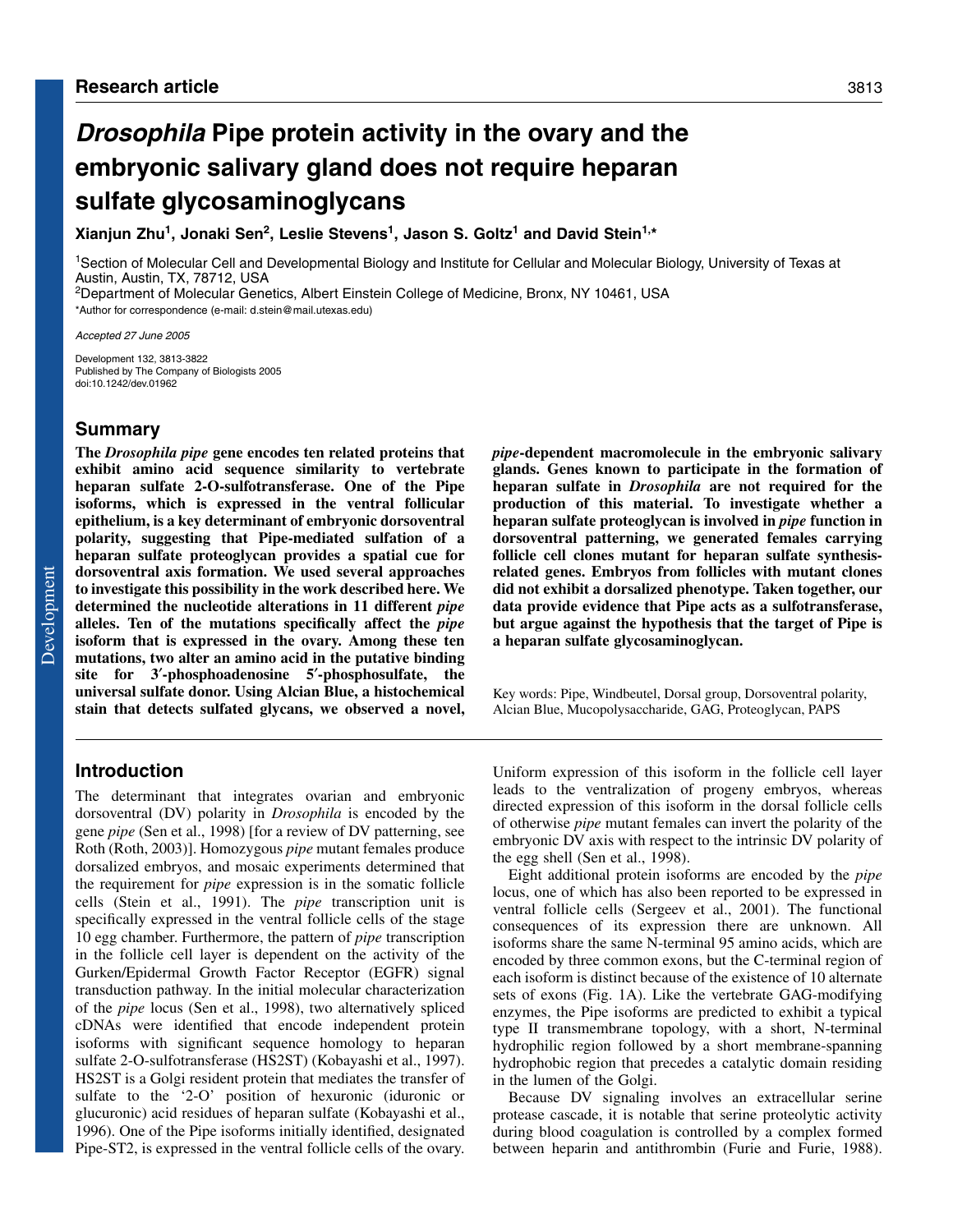Heparan sulfate and heparin are polymers of repeating disaccharides made up of glucuronic acid and/or iduronic acid residues in β1,4 linkage to N-acetyl glucosamine. Heparin is structurally similar to heparan sulfate, with the distinction that heparin is much more highly sulfated. Of particular interest is the finding that the high affinity antithrombin/heparin interaction occurs via a specific pentasaccharide sequence, the distinguishing feature of which is the 3-0-sulfate group on the internal glucosamine unit (Petitou et al., 2003).

The crucial dependence of DV patterning upon the existence of an extracellular serine proteolytic cascade, and the similarity of Pipe to vertebrate HS2ST, has led to the hypothesis that Pipe-ST2 modifies a glycoprotein that is secreted from the ventral follicle cells and localized ventrally within the perivitelline space (Sen et al., 1998). It is proposed that Pipedependent modification mediates an interaction between the glycoprotein and components of the serine protease cascade that lead to ventral processing of the Spätzle ligand. The hypothesis that embryonic DV patterning requires sulfotransferase activity in the follicle cell layer is supported by the finding that females carrying follicle cell clones homozygous for loss-of-function mutations in the gene *slalom* produce dorsalized progeny embryos (Lüders et al., 2003). *slalom* encodes the transporter that mediates uptake of 3′ phosphoadenosine 5′-phosphosulfate (PAPS), the universal sulfate donor, into the Golgi (Kamiyama et al., 2003; Lüders et al., 2003).

In the studies reported here, we have used molecular and genetic methods to investigate whether heparan sulfate is the substrate of Pipe enzymatic activity. First, we characterized the molecular lesions associated with eleven *pipe* mutant alleles. Two of these mutations map to the putative binding site for PAPS (Kakuta et al., 1998), the high energy donor molecule in sulfation reactions. We also demonstrate that in addition to its function in the adult ovary, *pipe* expression in the embryonic salivary glands is correlated with the presence of a material that binds Alcian Blue, a histochemical stain that interacts with highly sulfated molecules (Scott et al., 1964; Scott and Dorling, 1965).

To investigate whether the stained material might represent a heparan sulfate-containing molecule, we took advantage of the existence of mutations in several of the genes involved in heparan sulfate biosynthesis and modification in *Drosophila*. When we examined the salivary glands of embryos that were maternally and zygotically mutant for these genes, the Alcian Blue-stained material was still present. To investigate whether Pipe activity in the ovary is also independent of heparan sulfate synthesis, we generated females carrying follicle cell clones mutant for the heparan sulfate-related genes. In no case did these mutant females produce dorsalized embryos. Together, these observations indicate that proteins encoded by the *pipe* locus play a crucial role in the generation of sulfated macromolecules in the embryonic salivary gland, and by extension during egg formation. Our results, however, strongly argue against the suggestion that a heparan sulfate GAG is the target of Pipe activity.

### **Materials and methods**

#### **Stocks**

All stocks were maintained and crosses carried out employing

standard conditions and procedures. Larval cuticles were prepared according to Van der Meer (Van der Meer, 1977). The wild-type stock used was Oregon R. Mutant alleles have been described as follows: *pipe*<sup>1</sup> and *pipe*<sup>2</sup> (formerly *pipe*<sup>386</sup> and *pipe*664) (Anderson et al., 1985); *pipe*<sup>4</sup> (Chasan et al., 1992); *pipe*ZH1 (Sergeev et al., 2001); Df(3L)*pipe*<sup>A13</sup> (Sen et al., 1998); transgenic lines carrying pUAST*pipe*-ST2 insertion (Sen et al., 1998); Df(3L)*kto2* (Kennison and Tamkun, 1988). *wind*<sup>RP</sup>, *wind*<sup>T6</sup>, *wind*<sup>M88</sup>, *ndl*<sup>4</sup> (formerly *ndl*<sup>133</sup>), *gd*<sup>7</sup>,  $ea<sup>1</sup>$ ,  $snk<sup>2</sup>$  (formerly  $snk<sup>229</sup>$ ),  $spz<sup>4</sup>$  (formerly  $spz<sup>rm7</sup>$ ),  $sll<sup>7E18</sup>$ ,  $sgl<sup>08310</sup>$ , *sfl*<sup>03844</sup> and *frc*<sup>00073</sup> are described in FlyBase (http://flybase.bio.indiana.edu/). *pipe*<sup>3</sup>, *pipe*<sup>5</sup>, *pipe*<sup>6</sup>, *pipe*<sup>7</sup>, *pipe*<sup>8</sup>, *pipe*<sup>9</sup> , *pipe*<sup>11</sup> and *pipe*<sup>12</sup> were gifts from Dr Kathryn Anderson. *pipe*C14 was identified in a P-element screen for new alleles of the locus (D.S., unpublished). The following mutations were obtained from Dr Jim Kennison, who isolated them in a screen for lethal mutations that fail to complement the chromosomal deficiency  $Df(3L)kto^2$ :  $l(3)76BDd^4$ , *l(3)76BDi*<sup>2</sup> , *l(3)76BDj*<sup>1</sup> , *l(3)76BDk*<sup>1</sup> , *l(3)76BDl*<sup>5</sup> , *l(3)76BDm*<sup>6</sup> , *l*(3)76BDn<sup>1</sup>, *l*(3)76BDn<sup>2</sup>, *l*(3)76BDn<sup>3</sup>, *l*(3)76BDn<sup>4</sup>, *l*(3)76BDo<sup>1</sup> [now named  $Su(z)12^3$  (Birve et al., 2001)],  $l(3)76BDq^1$  [now named  $asf1^1$ (Moshkin et al., 2002)], *l(3)76BDr*<sup>1</sup> , *l(3)76BDs*<sup>1</sup> [now named *Su(Tpl)*s1 (Eissenberg et al., 2002)], *l(3)76BDt*<sup>1</sup> , *l(3)76BDu*<sup>1</sup> , *trc*<sup>2</sup> and *kto*<sup>1</sup>. The mutations  $l(3)76BDn^1$ ,  $l(3)76BDn^2$ ,  $l(3)76BDn^3$  and  $l(3)76BDn<sup>4</sup>$  have been renamed *papss*<sup>1</sup>, *papss*<sup>2</sup>, *papss*<sup>3</sup> and *papss*<sup>4</sup>, respectively. The stock carrying third chromosomal insertions of  $P\{w[+mC]=ovoD1-18\}$ 3L and  $P\{w[+mW, hs]=FRT(w[hs])\}$ 2A was obtained from the *Drosophila* stock center in Bloomington, as were stocks carrying GFP-expressing balancer chromosomes. The stocks *y w dec*<sup>VA28</sup>/FM7; p[dec<sup>+</sup>2L-21] p{FRT(w[hs])}2A and *y w dec*<sup>VA28</sup> P[hsFLP, *ry*+]/FM6; *ru Pr ca*/TM3, *Ser* were kind gifts from Dr Trudi Schüpbach.

#### **Sequencing of pipe alleles**

Genomic DNA was prepared from transheterozygous adult flies carrying each of the mutant *pipe* alleles in trans to Df(3L)*kto2*, which uncovers the *pipe* locus. Oligonucleotide primers were generated that permitted PCR amplification of each of the six exons that constitute the Pipe-ST2 ovary-specific isoform. For each of the 11 alleles, exonspecific amplification products were purified and subjected to direct sequence analysis.

#### **Staining of embryos with Alcian Blue**

Stocks were constructed in which chromosomes with mutations of interest were carried in trans to balancers carrying insertions of *Krüppel*-Gal4 and UAS-GFP. Overnight collections of embryos were dechorionated in 50% bleach, then transferred to a glass plate and covered in hydrocarbon 27 oil (Sigma). Stage 12-16 embryos were collected and separated into groups containing fluorescent wild-type or non-fluorescent mutant embryos using a Leica MZFLIII dissecting microscope equipped for detection of GFP. Sorted embryos were transferred to a solution of 4% formaldehyde in PEMS buffer (0.1 M PIPES, 2 mM MgSO<sub>4</sub>, 1 mM EGTA, pH 6.9):heptane (4.5 ml:5 ml) and fixed for 20 minutes with shaking. Following fixation, the lower phase containing fixative was aspirated. Methanol (5 ml) was then added and the embryos shaken vigorously for 1 minute to remove vitelline membranes from the embryos. The devitellinized embryos were then rinsed several times with methanol and stored in methanol at  $-20^{\circ}$ C.

Alcian Blue is a cationic histochemical stain that has been used extensively for the in situ detection of sulfated molecules (Scott et al., 1964; Scott and Dorling, 1965; Goso and Hotta, 1994; Schumacher and Adam, 1994). For Alcian Blue staining, fixed embryos were incubated for 30 minutes each in 70% methanol:30% PBT (PBS containing 0.1% Tween-20), 50% methanol:50% PBT, 30% methanol:70% PBT, and finally PBT. The PBT was then aspirated and the embryos were resuspended in a solution of 0.00125% Alcian Bluetetrakis (Methyl-Pyradinium) chloride in  $0.3 \text{ MgCl}_2$ ,  $0.1 \text{ M}$  sodium acetate ( $CH<sub>3</sub>COONa$ ) (pH 5.8). Following staining overnight, the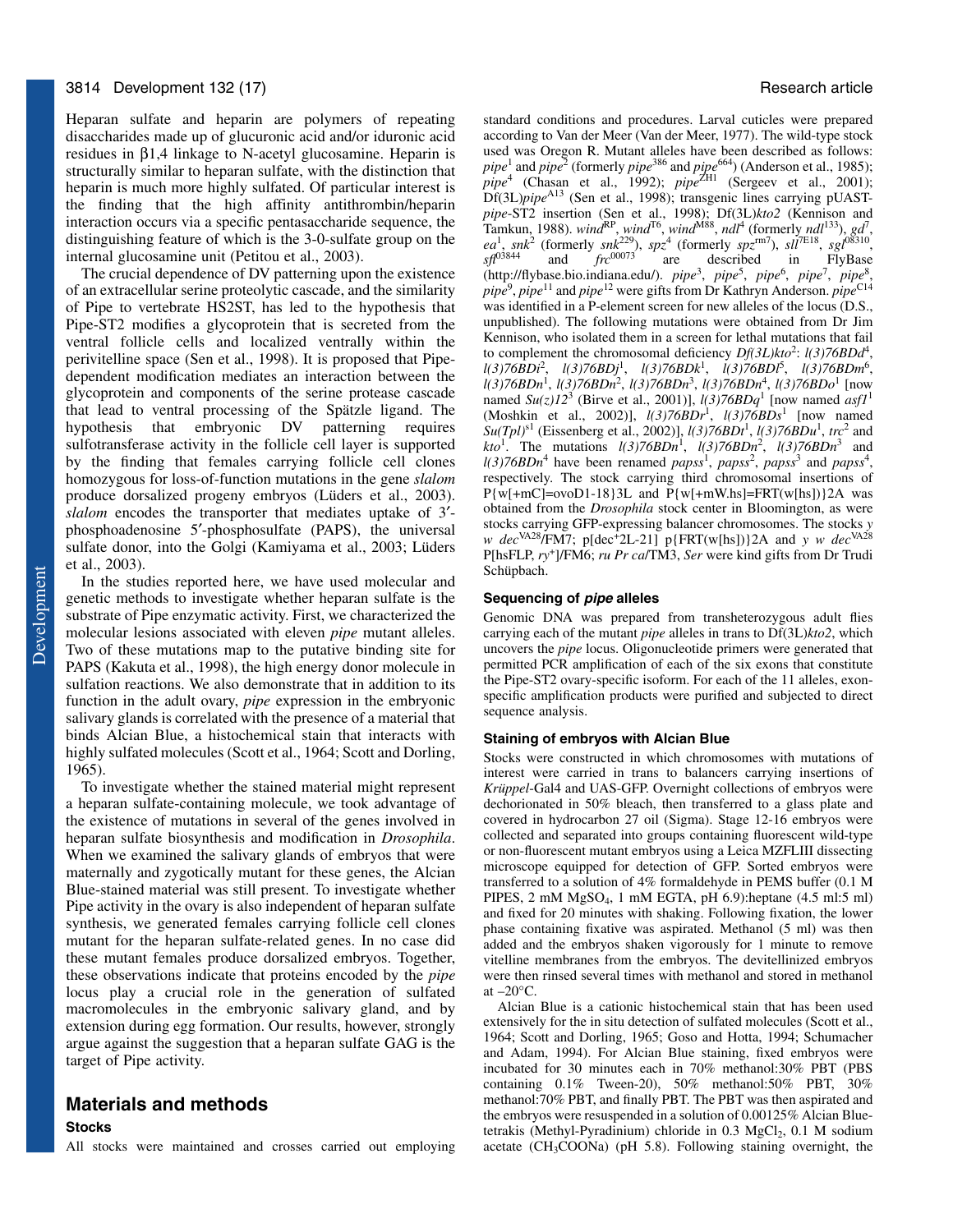Development Development

5.8).

**synthetase**

secondary antibody (1:500 diluted, pre-absorbed against wild-type embryos) and visualized with avidin/HRP complex (Vector Laboratories). To examine *pipe-ST2* RNA expression in *pipe*C14/*pipe*C14 embryos, we balanced the *pipe*C14 mutation over TM3, Sb, *Krüppel*-Gal4, UAS-GFP. Progeny embryos from this stock were sorted into fluorescent (wild-type) and non-fluorescent (*pipe*<sup>C14</sup>/*pipe*<sup>C14</sup>) groups. Sorted embryos were then subjected to wholemount in situ hybridization (Tautz and Pfeifle, 1989) using a digoxigenin-labeled DNA probe synthesized using a DNA fragment corresponding to the full-length, mature *pipe-*ST2 cDNA, excised as an *Eco*RI/*Xho*I fragment from the plasmid pBluescriptSK*pipe-*ST2. In situ hybridization to ovaries

**Immunostaining and in situ hybridizations**

staining solution was aspirated and embryos were destained for several hours in a solution of  $0.7 M MgCl<sub>2</sub>$ ,  $0.1 M$  sodium acetate (pH

**Generation of P-element transformants expressing PAPS**

A plasmid carrying a full-length cDNA encoding *Drosophila PAPS* synthetase (Jullien et al., 1997) cloned in pBS (SK<sup>-</sup>) was obtained from Genome Systems (St Louis, MO 63134). The *PAPS synthetase* (*papss*) cDNA was excised and subcloned into phs-CaSPer (Bang and Posakony, 1992) at the unique *Xba*I site downstream of the *hsp70* promoter. Transgenic lines carrying phs-CaSPeR-*papss* were generated by conventional microinjection (Rubin and Spradling, 1982) with a P-element transposase-expressing helper plasmid.

A peptide of the sequence AFKYRRIPYPKRSVE, corresponding to amino acid residues 9-23, which are common to all Pipe isoforms, was synthesized by SynPep Corporation and purified by HPLC. Peptide (5.0 mg) was conjugated to Keyhole limpet hemocyanin using glutaraldehyde as a crosslinking reagent. Antibodies directed against the immunogen were generated in a rabbit at Covance Research Products. Staining of embryos was carried out according to Macdonald and Struhl (Macdonald and Struhl, 1986) using antibody preabsorbed against wild-type embryos at a dilution of 1:1000. The rabbit polyclonal antibody directed against the Windbeutel protein (Ma et al., 2003) was used at a dilution of 1:2000. Primary antibodies were used in conjunction with a biotinylated goat anti-rabbit

A

PA (box10)

#### **Generation of follicle cell and germline clones**

using the same DNA fragment.

(Hong and Hashimoto, 1995) was carried out

To test whether follicle cell expression of genes previously implicated in the synthesis or modification of GAGs is required maternally for embryonic DV patterning, we generated follicle cell clones that were homozygous for mutations in genes of interest by FLP/FRTmediated site specific recombination (Golic and Lindquist, 1989). Clones were generated in females carrying a mutation-bearing FRT chromosome in trans to an FRT-bearing, but otherwise wild-type chromosome. To identify embryos derived from follicles containing mutant clones, we used the marking system of Nilson and Schüpbach (Nilson and Schüpbach, 1998).

Embryos lacking both maternal and zygotic expression of *sgl*, *sfl*, *frc* and *papss* were generated using the dominant female-sterile technique of Chou and Perrimon (Chou and Perrimon, 1996).

# **Results**

#### **Analysis of the sequence of pipe mutant alleles**

Most alleles of *pipe* are homozygous viable with the production of dorsalized embryos by mutant females being the sole phenotype. Two alleles are semi-lethal. In crosses to  $Df(3L)pipe^{A13}$ ,  $pipe^3$  and  $pipe^{C14}$  produced only 21% and 33%, respectively, of the expected number of transheterozygous *pipe* mutant progeny. In addition, the viable transheterozygous *pipe* mutant flies eclosed an average of 3 days later than wild-type flies and were small (Fig. 2J). Interestingly, this phenotype was also observed for flies transheterozygous for mutations in *windbeutel* (*wind*) (Fig. 2K), which is believed to encode a chaperone that is necessary for correct localization and function of Pipe protein (Sen et al., 2000).

Deviations from the wild-type *pipe* sequence were identified in each of the 11 EMS-derived mutant alleles (Fig. 1B). In 10 of these mutations, the lesions identified were associated with Pipe-ST2 specific exons. The *pipe*<sup>3</sup> allele carries a stop codon in the third exon, which is common to all *pipe* isoforms. The *pipe*C14 allele was identified in a screen for P-element mutations in the *pipe* locus. Although we have not identified the lesion associated with the *pipe*C14 allele, we believe the mutation is in a 5′ regulatory region of the gene that affects all isoforms (see below).

pip

all other EMS-induced

mutations



(A) Intron structures of the various *pipe* isoforms are shown. On the far left are the isoform designations of the BDGP (PA-PK) and of Sergeev et al. (Sergeev et al., 2001). Box 10 is *pipeST2*. All mutations except *pipe*<sup>3</sup> are associated with *pipeST2*-specific exons. *pipe*<sup>3</sup> is located in the third common exon. (B). Structure of the coding region of PipeST2 showing the location of the eleven EMS-generated mutations. Green vertical bars indicate the position of exon/exon boundaries.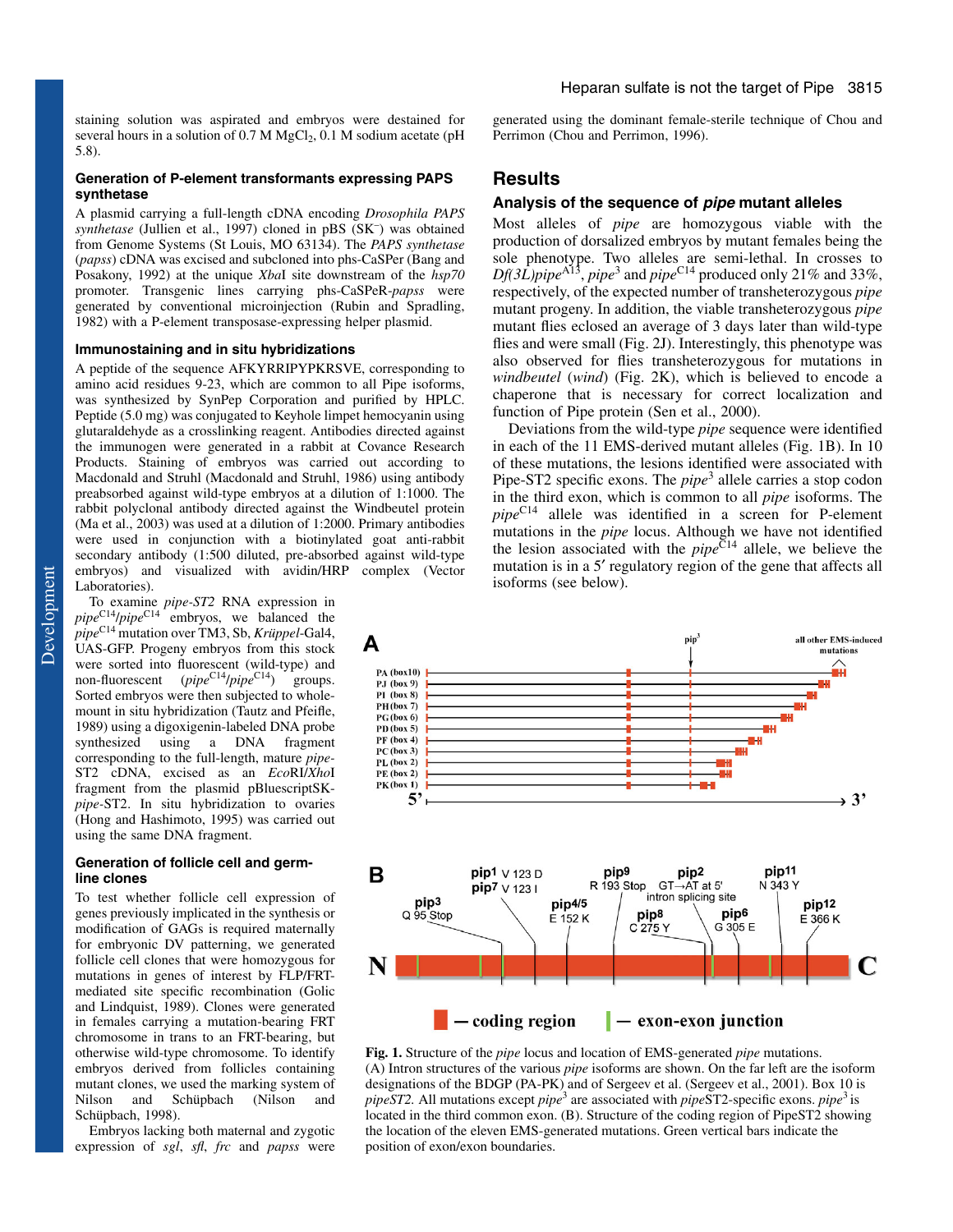These results suggest that Pipe-ST2 is specifically required in the ovary and that its loss does not affect viability. At least some of the other isoforms, however, are required for viability. In addition to the ovary, *pipe* is expressed in the embryonic salivary gland. Antibody staining and in situ hybridization demonstrated that in *pipe*C14 mutants, neither *pipe* RNA nor protein were detectable in either the ovary or the embryonic salivary gland (Fig. 2B,E,H). This finding is consistent with the idea that the *pipe*<sup>C14</sup> mutation affects the transcription of all of the *pipe* isoforms. These results suggest that Pipe is required for salivary gland development or function, which may explain the effect of *pipe*C14 on viability.

Both *pipe*<sup>1</sup> and *pipe*<sup>7</sup> affect valine 123 (Fig. 1B), which is located within a stretch of amino acids extending from residues 120 to 127, PKG**V**SQTF, that is predicted to be within the binding site for PAPS, the high energy, small molecule donor in sulfation reactions. In the strong *pipe*<sup>1</sup> allele, the nonconservative substitution of an aspartic acid residue for valine results in an apparently nonfunctional protein. Embryos from females carrying this allele are completely dorsalized (Fig. 3G,H). In  $pipe^7$ , however, the relatively conservative substitution of isoleucine for valine results in a hypomorphic allele. Females carrying *pipe*<sup>7</sup> in trans to a deficiency uncovering *pipe* produce embryos that are only weakly dorsalized (Fig. 3D) and exhibit residual polarity during gastrulation (Fig. 3C), indicating that the protein retains considerable activity.

The location of the *pipe*7 mutant lesion within the putative PAPS-binding site suggested that its weak phenotype might result from a lowered affinity of the *pipe*<sup>7</sup> -encoded protein for PAPS. To test this hypothesis, we fed *pipe*<sup>7</sup>/*Df*(3L)*pipe*<sup>A13</sup> flies yeast containing 1 M sodium chlorate, a compound known to

inhibit the activity of PAPS synthetase (Lansdon et al., 2004; Baeuerle and Huttner, 1986; Greve et al., 1988). We reasoned that if the *pipe*<sup>7</sup> mutant protein has reduced affinity for PAPS, then under conditions of decreased PAPS availability, *pipe*<sup>7</sup> /*Df*(3L)*pipe*A13 females would be expected to produce relatively more dorsalized progeny than untreated *pipe*<sup>7</sup> /*Df*(3L)*pipe*A13 females. Indeed, 94% of the cuticles (*n*=192) of the embryonic progeny of treated *pipe*<sup>7</sup> /*Df*(3L)*pipe*A13 females exhibited a completely dorsalized D0 cuticular phenotype (Roth et al., 1991) and apolar gastrulation movements (Fig. 3E,F; Table 1). By contrast, the dorsalized D0 phenotype was exhibited by only 1% of the progeny of untreated *pipe<sup>7</sup>/Df*(3L)*pipe*<sup>A13</sup> females (Table 1). Wild-type flies fed sodium chlorate do not produce dorsalized progeny, which implies that the activity of the wild-type PipeST2 protein is not detectably affected by the sodium chlorate-induced decrease in PAPS availability, at least as measured by embryonic DV patterning. Our finding that the *pipe*<sup>7</sup> mutant protein is sensitive to the concentration of PAPS, however, is consistent with our designation of Pipe-ST2 as a sulfotransferase.

#### **Alcian Blue-staining material in embryonic salivary glands is dependent on the activities of Pipe and Windbeutel**

To investigate whether sulfated molecules with the properties of heparan sulfate GAGs are present in the salivary gland, we carried out a histochemical analysis of embryos at various stages of development using the Alcian Blue histochemical stain. We observed intense staining associated with the lumen of the developing salivary glands (Fig. 4A,B), indicating that the staining material is likely to represent a secreted or membrane-bound sulfated molecule.

Fig. 2. The *pipe*<sup>C14</sup> allele leads to the loss of *pipe* RNA and protein expression in the ovary and the embryo. (A-C) In situ hybridization to a wild-type embryo (A) and to embryos homozygous for *pipeC*<sup>14</sup> (B) and *pipe*<sup>2</sup> (C). A *pipe*-ST2 specific probe was used. (D-F) An antibody directed against a peptide sequence present in the N terminus of all Pipe isoforms was used for immunostaining of wild-type (D),  $pipe^{C14}$  homozygous (E) and  $pipe^2$ homozygous (F) embryos. (G-I) In situ hybridization to stage 10 egg chambers from wild-type (G), *pipe*C14/*Df(3L)pipe*A13 (H) and *pipe*<sup>2</sup> /*Df(3L)pipe*A13 (I) females using *pipe*-ST2-specific sequences as a probe. (J) *pipe*C14/*Df(3L)pipe*A13 flies exhibit a growth defect relative to their heterozygous siblings. Similarly,  $wind^{\text{TS}}/wind^{\text{RP}}$  flies (K) are smaller than their *wind*/+ siblings. Both results suggest that zygotic expression of Pipe isoforms is required for normal growth.

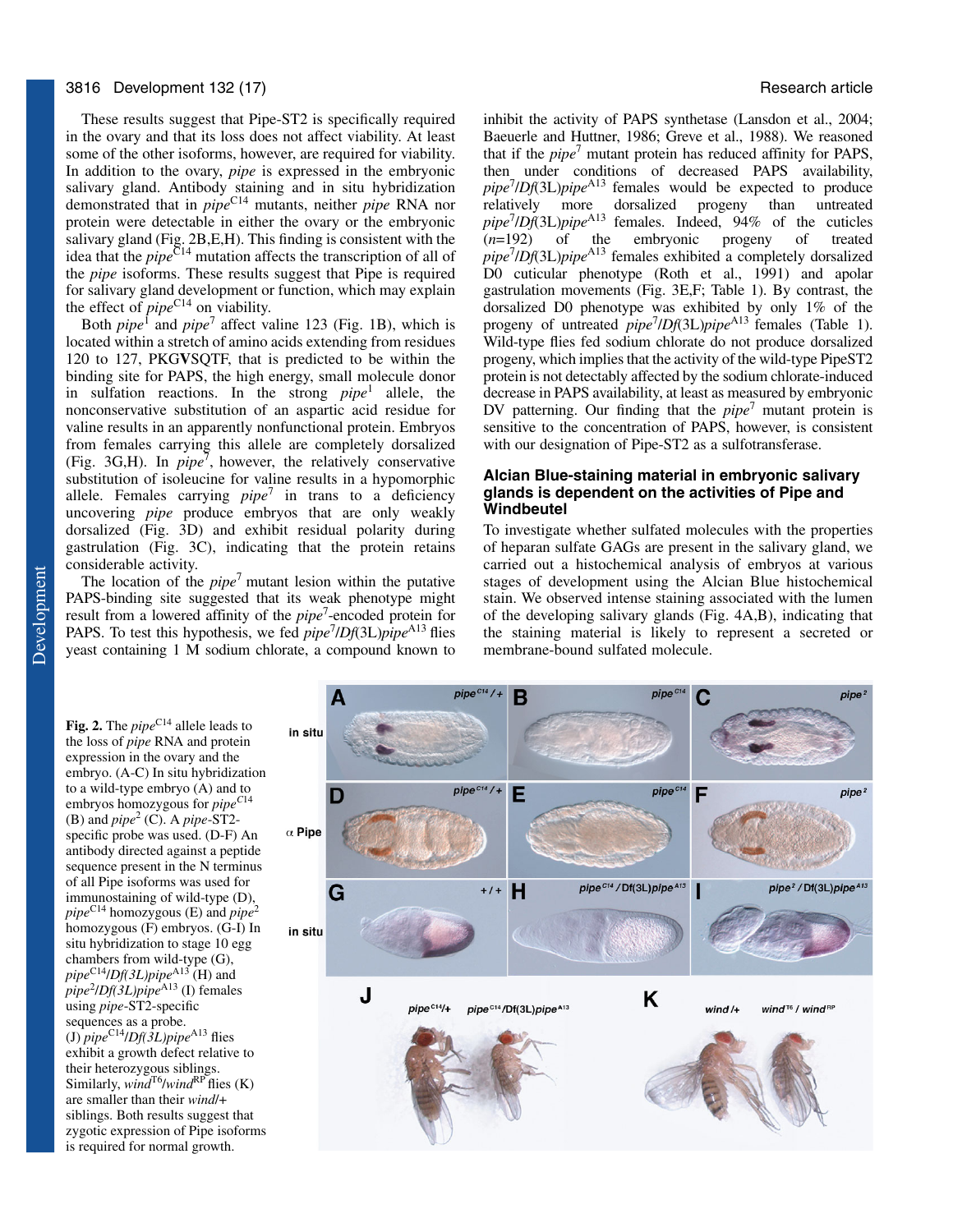**Table 1. Cuticular phenotypes of embryos derived from untreated and sodium chlorate-treated** *pip<sup>7</sup> /Df* **females**

|                                        | DO  | ונו |  |
|----------------------------------------|-----|-----|--|
| $pi p^7/Df$ untreated ( <i>n</i> =168) | 28  | 94  |  |
| $pi p^7/Df$ treated with sodium        | 180 |     |  |
| chlorate $(n=192)$                     |     |     |  |

Embryonic phenotypes are scored according to Roth et al. (Roth et al., 1991): D0, completely dorsalized; D1, Filzkörper but no ventral denticles; D2, Fizkörper and ventral denticle bands of narrow width; D3, twisted or tailup phenotype.

Although only one of the ten *pipe* isoforms, Pipe-ST2, appears to function in the follicle cell layer and to be required for embryonic DV patterning, multiple isoforms from the *pipe* locus are expressed in the salivary gland (Sergeev et al., 2001). As noted above, the *pipe*<sup>C14</sup> and *pipe*<sup>3</sup> mutations affect all of the Pipe isoforms, whereas the other 10 alleles examined, including the *pipe*<sup>2</sup> allele, specifically affect the Pipe-ST2 isoform. We examined *pipe*<sup>C14</sup>/*pipe*<sup>C14</sup>, *pipe*<sup>3</sup>/*pipe*<sup>3</sup> and *pipe*<sup>2</sup> /*pipe*<sup>2</sup> mutant embryos for Alcian Blue staining in their salivary glands. We detected no Alcian Blue staining in the salivary glands of *pipe*<sup>C14</sup>/pipe<sup>C14</sup> and the *pipe*<sup>3</sup>/pipe<sup>3</sup> mutant embryos (Fig. 4D,F). By contrast, the salivary glands of *pipe*<sup>2</sup> /*pipe*<sup>2</sup> mutant embryos did exhibit Alcian Blue staining (Fig. 4G). These findings suggest that *pipe* activity is required



**Fig. 3.** Sodium chlorate influences embryonic dorsoventral patterning of the embryonic progeny of *pipe*<sup>7</sup> mutant females Gastrulation patterns (A,C,E,G) and embryonic cuticles (B,D,F,H) of embryos produced by the following females: (A,B) Oregon R, (C,D) *pipe<sup>7</sup>* /*Df(3L)*A13untreated, (E,F) *pipe<sup>7</sup>* /*Df(3L)*A13 treated with sodium chlorate, (G,H) *pipe1* /*Df(3L)*A13.

for the presence of a sulfated molecule in the embryonic salivary glands. Furthermore, although the Pipe-ST2 isoform is required for the maternal function of *pipe*, our data suggest that the expression of other Pipe isoforms in the embryonic salivary gland is sufficient for the production of the Alcian Blue staining material.

#### **PAPS synthetase is required for the production of the Alcian Blue staining material in the salivary gland**

To confirm that the Alcian Blue-stained material observed in the salivary gland represented a sulfated macromolecule, we investigated whether the presence of the material required the activity of PAPS synthetase. The gene encoding *Drosophila* PAPS synthetase (*papss*; *Paps* – FlyBase) has previously been cloned and mapped to polytene chromosomal interval 76C (Julien et al., 1997). We obtained mutant alleles representing 15 zygotically lethal complementation groups that mapped to the polytene interval 76B-D from Dr J. Kennison. We tested flies heterozygous for mutant alleles of each of the 15 complementation groups that had been identified within the



**Fig. 4.** Pipe and Windbeutel are required for Alcian Blue staining of embryonic salivary glands. (A) A stage 16 wild-type embryo stained with Alcian Blue. (B) The same embryo at higher magnification. Staging is according to Campos-Ortega and Hartenstein (Campos-Ortega and Hartenstein, 1985). Embryos heterozygous (C) and homozygous (D) for *pipe*<sup>C14</sup> were stained with Alcian Blue, as were embryos heterozygous (E) and homozygous (F) for *pipe*<sup>3</sup> . Embryos homozygous for the RNA null allele *pipe*C14 or for the protein null allele *pipe*<sup>3</sup> failed to stain with Alcian Blue. By contrast, embryos homozygous for *pipe*<sup>2</sup>, which affects only the Pipe-ST2 isoform, stain with Alcian Blue (G). Embryos homozygous for *wind*T6 (H), *wind*<sup>M88</sup> (I) or *wind*<sup>RP</sup> (J) do not produce Alcian Blue-staining material in their salivary glands.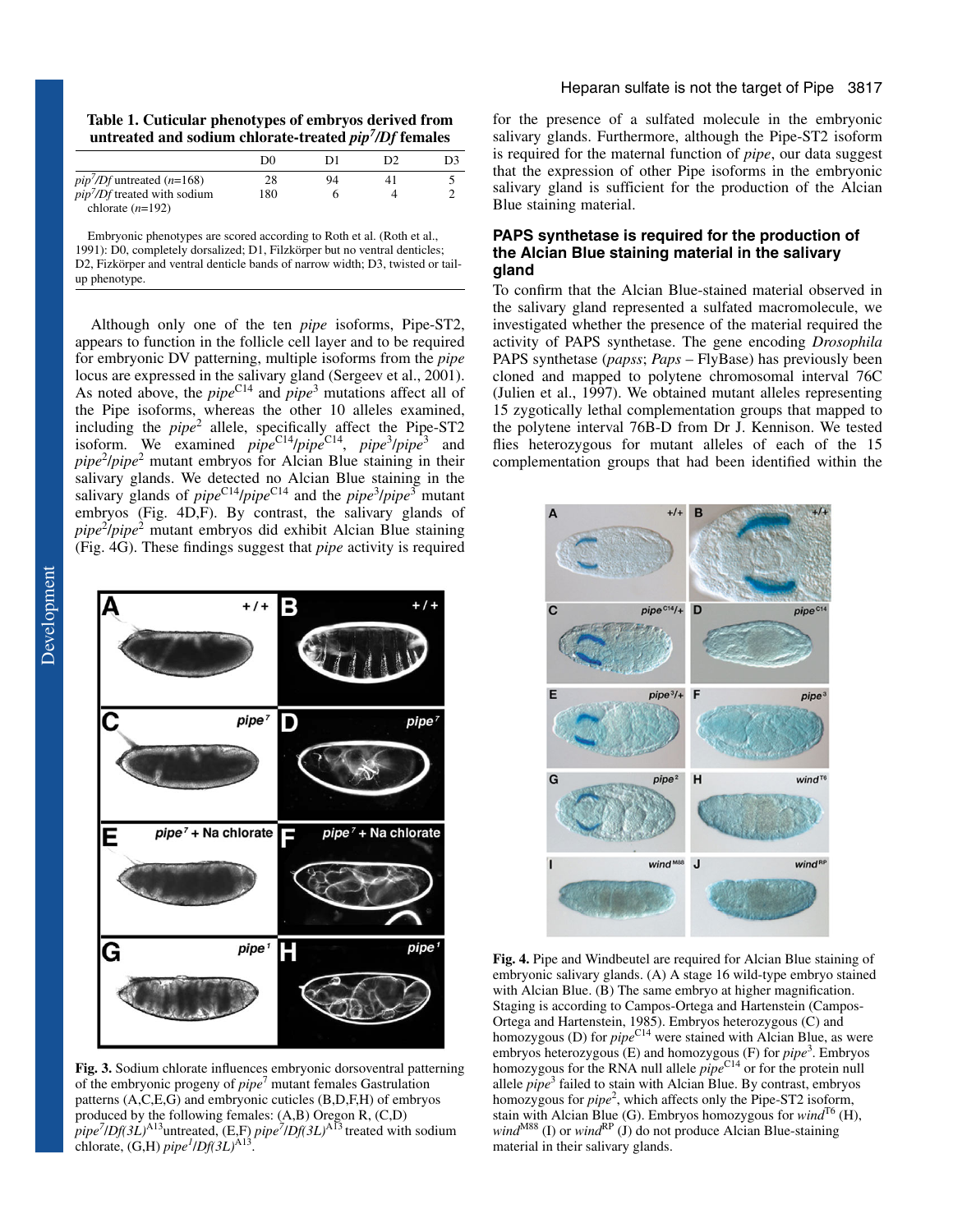**Fig. 5.** Alcian Blue-staining in the embryonic salivary gland requires the activity of genes involved in biological sulfation. (A) Mutations affecting *papss* were identified by their increased sensitivity to the lethal effects of sodium chlorate. Concentrations of sodium chlorate are shown at top, as are the parental genotypes. At 25 mM and 30 mM sodium chlorate, few *papss*/+ pupae are present on the sides of the vials. (B-D) Embryos stained with Alcian Blue. Although *papss*<sup>2</sup>/+ embryos stain with Alcian Blue (B), embryos homozygous for *papss*<sup>2</sup> lack Alcian Blue salivary gland staining  $(C)$ , as do embryos homozygous for  $\mathfrak{sl}^{\prime}$ <sup>7E18</sup> (D). (E-G) Staining of embryonic salivary glands with an antibody against Windbeutel. The salivary glands of an embryo heterozygous for *papss*<sup>2</sup> stain for Windbeutel (E), as do the salivary glands of  $papss^2$  (F) and  $sll^{7E18}$  (G) mutant embryos.



76B-D polytene chromosomal interval for their ability to produce progeny on food containing various concentrations (0- 100 mM) of sodium chlorate. In comparison with wild-type flies, and with flies heterozygous for mutations in other genes in the interval, flies heterozygous for mutations in *l(3)76BDn* exhibited increased sensitivity to food containing sodium chlorate (Fig. 5A). To confirm that the *l(3)76BDn* locus corresponds to the *papss* gene, flies were transformed with a P-element vector carrying the *papss* cDNA (phs-CaSPeR*papss*). This transgene rescued the lethality associated with homozygosity or transheterozygosity for alleles of *l(3L)76BDn*.

Embryos homozygous for mutations in *papss* did not exhibit Alcian Blue staining (Fig. 5C). We also examined embryos mutant for *sll*, which encodes the PAPS Golgi transporter, and demonstrated that they, too, also lack lumenal Alcian Bluestained material in their salivary glands (Fig. 5D). These results support the idea that the stained material is sulfated, that it is generated in the Golgi, and that it is likely to correspond to a cell surface or secreted molecule. To ensure that our inability to detect Alcian Blue staining in these embryos resulted specifically from a failure to produce the material, and not from a lack of salivary glands altogether, we confirmed that the salivary glands of homozygous *papss*/*papss* and *sll*/*sll* embryos were present by visualizing them with immunostaining for Wind, which is expressed strongly in embryonic salivary glands (Fig. 5E-G).

*wind* encodes a homologue of the vertebrate endoplasmic reticulum protein Erp29 (Konsolaki and Schüpbach, 1998), and we have previously shown that Wind protein is required for the correct subcellular localization of the Pipe protein to the Golgi apparatus (Sen et al., 2000). As observed for the  $\bar{pipe}^{\text{C14}}/pipe^{\text{C14}}$  and  $pipe^3/pipe^3$  mutant alleles, embryos homozygous for all three of the *wind* alleles tested lacked Alcian Blue staining (Fig. 4H-J). The most straightforward interpretation of these results is that the Pipe isoforms expressed in the salivary gland function as sulfotransferases that are directly involved in the formation of the Alcian Bluestaining material. Wind protein is likely to be required for the Golgi localization, and therefore the function, of all Pipe

isoforms. Embryos homozygous for mutations in the dorsal group genes *nudel* (*ndl*), *gastrulation defective*, *snake*, *easter* and *spätzle* exhibited normal Alcian Blue staining, (data not shown), demonstrating that dorsal group genes other than Pipe and Wind are not required for the production of this material. These results are consistent with the idea that the staining material is a direct product of the catalytic activity of one or more of the Pipe isoforms.

#### **Mutations in genes encoding GAG synthesis proteins do not affect Alcian Blue staining**

The similarity between Pipe-ST2 and HS2ST suggested that the Alcian Blue-staining material in embryonic salivary glands might represent a heparan sulfate GAG. If so, we would expect that mutations in genes previously shown to be involved in the synthesis or modification of heparan sulfate would also affect Alcian Blue staining in the embryonic salivary glands. We therefore assayed for the presence of Alcian Blue-staining material in the salivary glands of embryos homozygous for mutations in the following genes: *sugarless* (*sgl*) (Binari et al., 1997; Häcker et al., 1997; Haerry et al., 1997) encodes the fly homologue of UDP-glucose-6 dehydrogenase, which converts UDP-glucose to UDP-glucuronic acid, a required step in the synthesis of the uronic acid residues present in heparan sulfate; *sulfateless* (*sfl*) encodes a protein with similarity to vertebrate N-deacetylase/N-sulfotransferases (Lin and Perrimon, 1999), which are known to mediate deacetylation and sulfation of the N-acetyl group on N-acetylglucosamine (GlcNac) of heparan sulfate; and *fringe connection* (*frc*), which encodes a Golgi transporter that is required for the Golgi uptake of nucleotidesugars involved in the synthesis of heparan sulfate (Goto et al., 2001; Selva et al., 2001).

In contrast to embryos mutant for *papss*, Alcian Blue staining was clearly evident in embryos homozygous for mutations in *sgl*, *sfl* and *frc* (data not shown), suggesting that this stained substance does not represent a conventional heparan sulfate GAG. However, the segment polarity phenotypes that allowed the initial identification of mutations in *sgl, sfl* and *frc* are only observed in zygotically mutant embryos that are derived from mutant germline clones (Perrimon et al., 1994). This raised the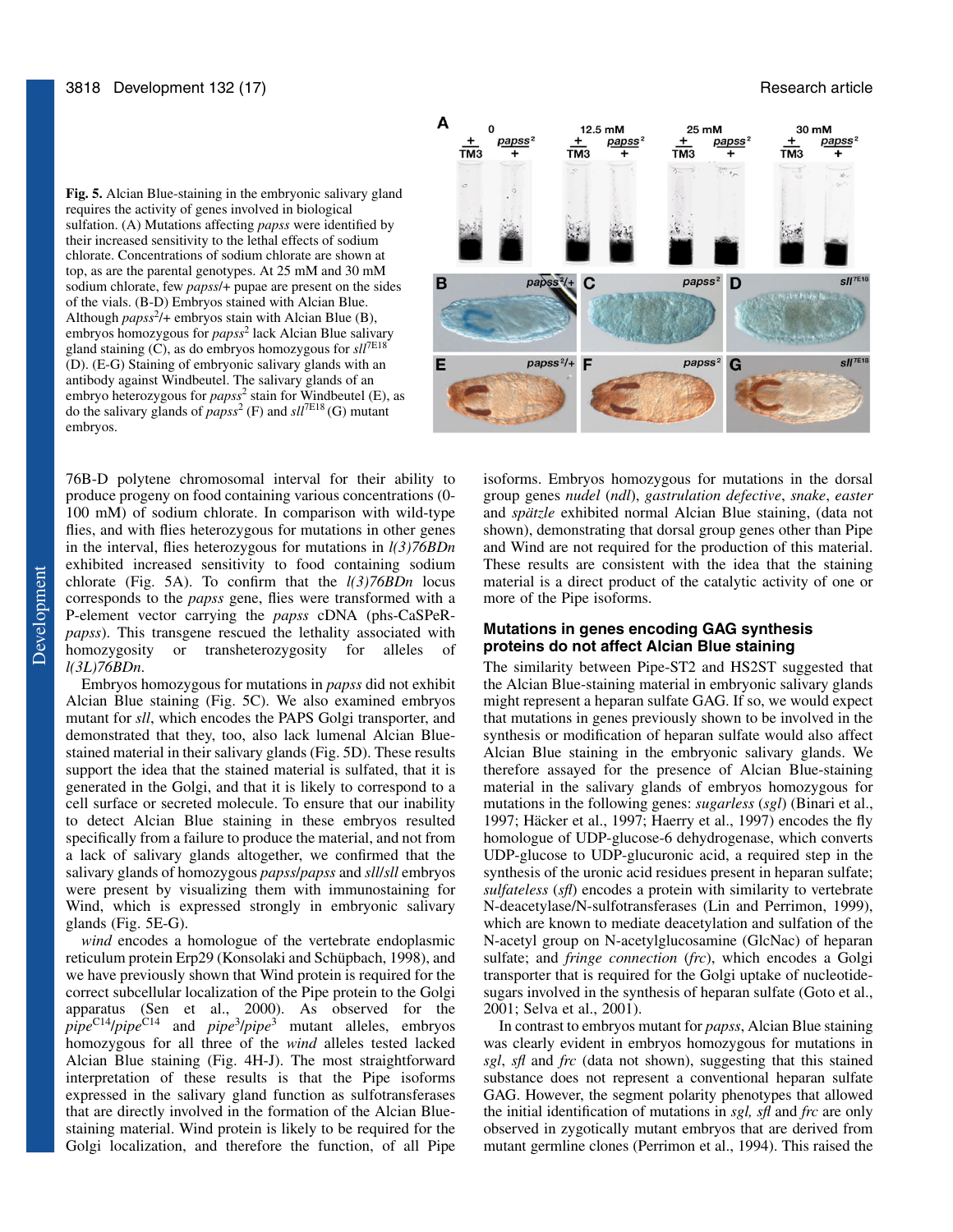

#### Heparan sulfate is not the target of Pipe 3819

**Fig. 6.** The Alcian Blue-stained material in the embryonic salivary glands requires *papss* but not the expression of GAG-related genes. FLP-FRT-mediated recombination and the dominant female-sterile technique were used to generate adult females with germline clones homozygous for *papss* (A-C), *sgl* (D-F), *sfl* (G-I) and *frc* (J-L). For each of the four genes, embryos lacking both maternal and zygotic expression exhibited a typical segment polarity phenotype (C,F,I,L). Staining with an antibody directed against Windbeutel demonstrated that these embryos nevertheless developed salivary gland tissue (arrowheads in B,E,H,K). The salivary glands of embryos lacking both maternal and zygotic expression of *papss* failed to stain with Alcian Blue (A), but the salivary glands of embryos lacking maternal and zygotic expression of *sgl* (D), *sfl* (G) and *frc* (J) did stain.

possibility that maternal loading of transcripts might provide sufficient levels of protein expression to enable homozygous mutant embryos to produce Alcian Blue-stained material. To address this issue, we generated embryos lacking both maternal and zygotic expression of *sgl, sfl* and *frc*. Although cuticles of these embryos exhibited a typical segment polarity phenotype (Fig. 6F,I,L), embryos lacking both maternal and zygotic function of these three genes did exhibit Alcian Blue staining in structures that appeared to be salivary glands (Fig. 6D,G,J). Staining with an antibody against Wind confirmed that the Alcian Blue-stained structures corresponded to salivary glands (Fig. 6E,H,K). In contrast to *sgl*, *sfl* and *frc*, the salivary glands of embryos lacking both maternal and zygotic expression of *papss* failed to stain with Alcian Blue (Fig. 6A), even though Windbeutel staining demonstrated the presence of the salivary glands (Fig. 6B). Based on its central role in sulfation reactions, embryos derived from germline clones mutant for *papss* would also be expected to exhibit a segment polarity phenotype because of the loss of heparan sulfate, which was observed (Fig. 6C). Taken together, these observations indicate that the production of the Pipe-dependent Alcian Blue-stained material in the embryonic salivary glands does not require the function of genes known to be involved in heparan sulfate GAG

#### **Females carrying follicle cell clones mutant for genes involved in heparan sulfate synthesis do not produce dorsalized progeny**

Our collective findings indicated that heparan sulfate GAGs do not represent the target of Pipe in the salivary glands. To extend these results, we tested whether heparan sulfate GAGs participate in the maternal function of *pipe*. If so, we would expect females carrying follicle cells mutant for genes involved in GAG synthesis to produce dorsalized embryos. As has been

reported previously (Nilson and Schüpbach, 1998), we observed that the generation of ventral follicle cells mutant for *pipe* led to the production of dorsalized embryos (Fig. 7A,B).



**Fig. 7.** GAGs are not required in the ovarian follicle cell layer for embryonic DV polarity. The technique of Nilson and Schüpbach (Nilson and Schüpbach, 1998) was used to generate marked mutant follicle cells whose position in the follicle layer could be determined by their altered chorion imprints. In all cases shown, mutant clones were located ventrally in the follicle cell layer, and are identifiable by the more transparent appearance of the chorion imprints in comparison to those made by wild-type cells. (A,B) Ventral clones of *pipe* mutant cells led to the production of embryos that were partially dorsalized, as indicated by the tail-up phenotype (A,B) and the narrow ventral denticle bands (A). By contrast, ventral follicle cells mutant for *papss* (C), *sgl* (D), *sfl* (E) and *frc* (F) did not lead to the production of dorsalized embryos.

synthesis.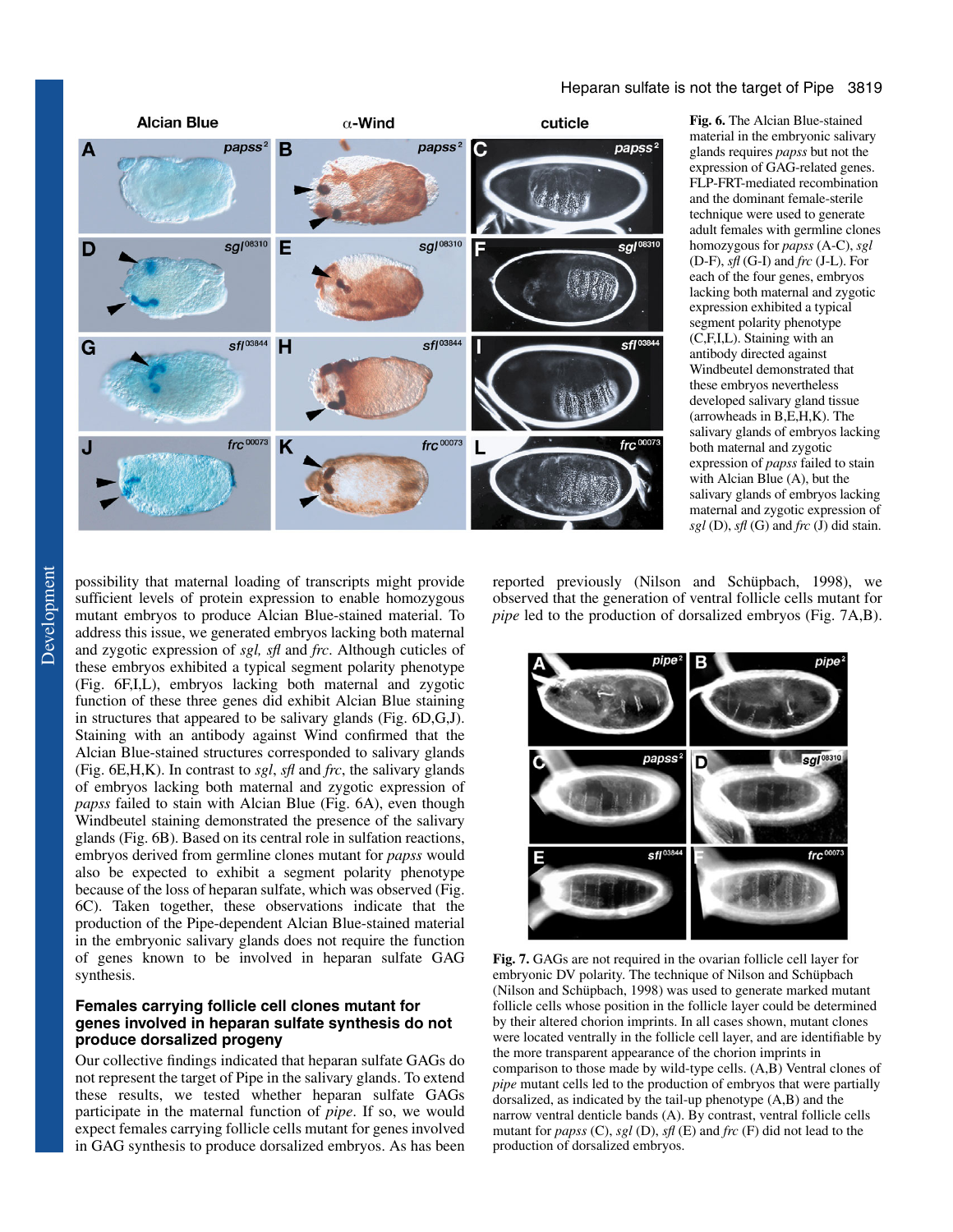In contrast to *pipe*, large ventral follicle cell clones homozygous for mutations in *papss* (Fig. 7C), *sgl* (Fig. 7D), *sfl* (Fig. 7E) and *frc* (Fig. 7F) did not lead to the production of dorsalized progeny.

## **Discussion**

Although the *pipe* locus encodes ten different protein isoforms, our analysis of *pipe* mutant alleles indicates that the Pipe-ST2 isoform is uniquely required for embryonic DV patterning. Ten out of the 11 EMS-generated alleles that we characterized at the molecular level specifically affect the Pipe-ST2 isoform. Females homozygous for these mutations produce dorsalized embryos, implying that the function of Pipe-ST2 in the follicle cells is essential for the establishment of the DV axis in the embryo. Sergeev et al. (Sergeev et al., 2001) reported the expression of a second Pipe isoform (Box 7, according to their terminology) in ovarian follicle cells and proposed that several protein isoforms from the *pipe* locus contribute to DV patterning. Sergeev et al. (Sergeev et al., 2001) also carried out a nucleotide sequence analysis of genomic DNA isolated from flies carrying the *pipe* mutant alleles:  $pipe<sup>1</sup>$ ,  $pipe<sup>2</sup>$ ,  $pipe<sup>3</sup>$ ,  $pipe<sup>4</sup>$ ,  $pipe<sup>5</sup>$ ,  $pipe<sup>6</sup>$  and  $pipe<sup>12</sup>$ . In contrast to our findings, their analysis failed to detect nucleotide sequence changes associated with *pipe*-coding regions in any of the *pipe* mutant backgrounds. Although we cannot explain the basis for this discrepancy, several observations suggest that we have indeed identified the nucleotide lesions responsible for the *pipe* mutant phenotypes. All of the identified mutations that affect only the Pipe-ST2 isoform are viable in trans to a deficiency. The *pipe*<sup>3</sup> mutation, which affects all Pipe isoforms, is semi-lethal, suggesting a distinct requirement for other Pipe isoforms. The hypomorphic *pipe*<sup>7</sup> mutation is associated with the relatively conservative change of valine to isoleucine within a domain that is predicted to be the binding site for the 5′ phosphosulfate of PAPS (Kakuta et al., 1998). This result is consistent with the prediction that the *pipe*<sup>7</sup> mutation alters the affinity of the mutant Pipe protein for PAPS and that this isoform alone is essential for embryonic DV polarity.

Our finding that the *pipe*<sup>7</sup> mutant phenotype is significantly enhanced by sodium chlorate treatment strongly supports the identification of Pipe as a sulfotransferase. This identification is further bolstered by our demonstration that the presence of a Pipe-dependent Alcian Blue-stained material in the embryonic salivary glands requires the function of two other genes essential for the sulfotransferase reaction: *slalom*, which encodes the *Drosophila* PAPS Golgi transporter; and *papss*, the PAPS synthetase gene. The finding that embryos mutant for *pipe*, *slalom* or *papss* all lack Alcian Blue staining in their salivary glands is strong evidence that the stained material represents a sulfated macromolecule.

The original molecular identification of Pipe as a putative sulfotransferase was made on the basis of its similarity to HS2ST. Consequently, it has been assumed that heparan sulfate is the likely substrate of Pipe activity. We reasoned that if Pipe acts as a heparan sulfate sulfotransferase, then the presence of the Alcian Blue-stained material in the embryonic salivary glands would be dependent upon the activity of genes whose products have been demonstrated to participate in heparan sulfate synthesis and modification in *Drosophila*. In contrast to

this expectation, we found Alcian Blue staining to be present in the salivary glands of embryos mutant for *sgl*, *sfl* or *frc*.

We used a similar strategy to investigate the possibility that heparan sulfate is the target of Pipe activity in the ovary. We anticipated that genes encoding products involved in the sulfotransferase reaction, or in the synthesis of the Pipe substrate, would be required in the ventral follicle cells. Females carrying follicle cell clones mutant for *pipe* (Nilson and Schüpbach, 1998) (this work) or *slalom* (Lüders et al., 2003) produce embryos with a dorsalized phenotype. By contrast, embryos derived from females carrying ventral clones of follicle cells mutant for *sgl*, *sfl* or *frc* exhibited normal DV polarity. This suggests that like the Alcian Blue-stained material in the embryonic salivary glands, the target of Pipe function in the ovary does not correspond to heparan sulfate.

Surprisingly, females carrying *papss* mutant follicle cell clones did not produce dorsalized embryos. Although this result could be interpreted as an argument against Pipe acting as a sulfotransferase in the ovary, we do not believe this to be the explanation. Because PAPS, the product of PAPS synthetase activity, is a small molecule (507 Da**)**, it may be able to pass through the gap junctions that exist between the oocyte and follicle cell layer (Giorgi and Postlethwait, 1985; Bohrmann and Haas-Assenbaum, 1993; Waksmonski and Woodruff, 2002). Gap junctions are known to allow passage of molecules of approximately 1 kDa in mass (Goldberg et al., 2004), which would permit passage of PAPS from a wild-type oocyte into mutant follicle cells. Another gene whose mutant alleles may behave nonautonomously for the same reason is *sgl*, which encodes UDP-glucose dehydrogenase. The product of Sugarless activity, UDP-glucuronic acid, is also a small molecule (577 Da**)** that may be capable of passing through gap junctions. Although the result for *sgl* mutant follicle cell clones may therefore be inconclusive, neither *sfl* nor *frc* mutations would be expected to exhibit nonautonomous behavior. *sfl* encodes N-deacetylase/N-sulfotransferase, a Golgi resident enzyme of Type II transmembrane topology. The product of Sfl activity, sulfated heparan sulfate, is too large to move between cells through gap junctions. The product of *frc* mediates the uptake into the Golgi of nucleotide sugars required for GAG synthesis and thus could not be rescued nonautonomously. Therefore, the finding that females carrying ventral follicle cell clones of *sfl* or *frc* did not give rise to dorsalized embryos provides the strongest evidence that heparan sulfate plays no role in the function of Pipe in embryonic DV patterning.

Although *sgl* mutations may behave nonautonomously in the ovary, this explanation cannot be invoked to explain the lack of effect of *sgl* mutations on the Alcian Blue staining in the embryonic salivary glands. Because these embryos were both maternally and zygotically mutant for *sgl*, there would be no wild-type cells present to supply UDP-glucuronic acid to the *sgl* mutant cells. By contrast, even though a role for *papss* could not be demonstrated in the ovary because of the possibility of nonautonomous rescue, its function was clearly necessary for the formation of the Pipe-dependent Alcian Bluestained material in the embryonic salivary glands.

In addition to heparan sulfate, the ability of the Alcian Bluestained material to form in the absence of *sgl* activity also rules out the possibility that Pipe is involved in the sulfation of dermatan/chondroitin sulfate, at least in that tissue. This is because UDP-glucuronic acid, the product of Sugarless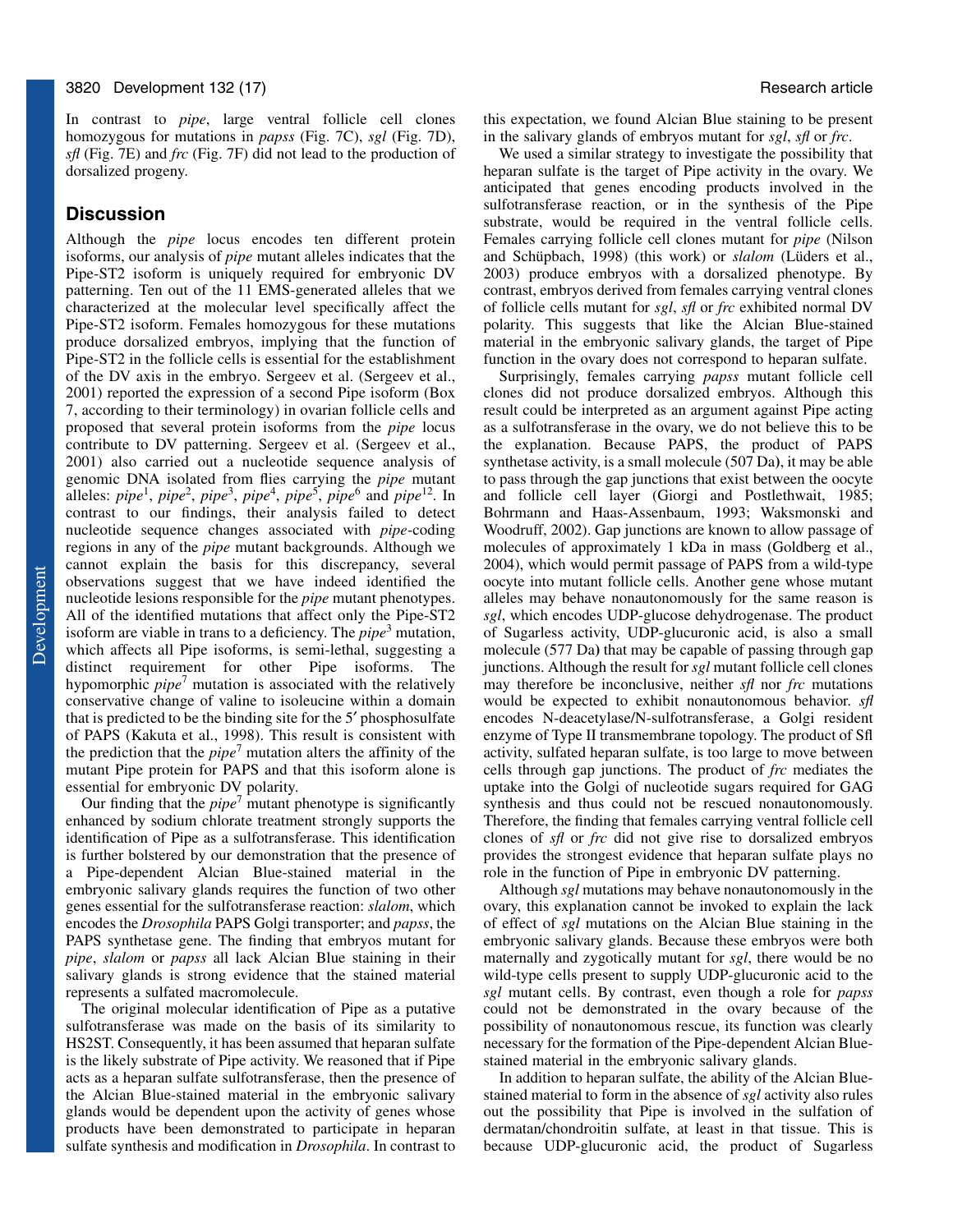sulfate, but also for the synthesis of dermatan/chondroitin sulfate polysaccharide chains. Two other pieces of evidence also argue against a role for Pipe in the sulfation of either heparan sulfate or dermatan/chondroitin sulfate GAGs. First, expression in the follicle cell layer of cDNAs corresponding to hamster HS2ST and the human dermatan/chondroitin sulfate 2-O-sulfotransferase failed to rescue the dorsalized phenotypes of the progeny of *pipe*/*pipe* mutant females (Z. Zhang and D.S., unpublished). The *Drosophila* genome contains another gene, CG10234, that encodes a protein that is much more similar to vertebrate HS2ST than are the Pipe isoforms (http://flybase.bio.indiana.edu/); the product of this gene is likely to represent the bona fide *Drosophila* heparan sulfate 2- O sulfotransferase. Second, we have not been able to detect heparan sulfate sulfotransferase or dermatan/chondroitin sulfate sulfotransferase activity in vitro using Pipe-ST2 protein expressed in cell culture (A. Amiri and D.S., unpublished). Although our data argue against a role for Pipe in the sulfation of uronic acid residues in heparan sulfate, the similarity of the Pipe isoforms to heparan sulfate 2-O sulfotransferase and dermatan/chondroitin sulfate 2-O-sulfotransferase suggests that Pipe acts on the 2-O position of a monosaccharide component of an as yet unidentified glycoprotein or glycolipid. The existence of multiple Pipe isoforms is an intriguing

activity, is required not only for the synthesis of heparan

feature of the *pipe* gene in *Drosophila melanogaster*. Blast analysis of the *D. pseudobscura* genome (http://flybase.net/ blast/) indicates that multiple isoforms of Pipe exist in that species as well. By contrast, only a single Pipe isoform is encoded in the mosquito (http://www.anobase.org/cgibin/blast.pl) and flour beetle (http:bioinformatices.ksu.edu/ blast/blast.html) genomes. Similarly, only a single Pipe isoform was detected in a database of silk moth ESTs (http://papilio.ab.a.u-tokyo.ac.jp/silkbase/index.html). In each of these three organisms, the single Pipe isoform exhibits strong sequence similarity to *Drosophila* Pipe-ST2. It therefore appears likely that only the Pipe-ST2 isoform was present in the common ancestor of true flies, mosquitoes, moths and beetles. This suggests that the ancestral role of the *pipe* gene was to act during oogenesis to regulate embryonic DV patterning. Multiple Pipe isoforms were probably generated via genomic duplication in *Drosophila*, where they appear to be required for salivary gland development and/or function. Lack of Pipe activity in the salivary gland may lead to a disruption of the feeding behavior of the larvae, which in turn reduces their growth rate and viability. The generation and expression of multiple protein isoforms may be a mechanism to produce extremely high levels of Pipe protein, if each isoform has a similar enzymatic specificity. Alternatively, each isoform may have a distinct substrate specificity that contributes uniquely to salivary gland development and/or function.

The elucidation of Pipe-ST2 function is crucial to understanding the spatial regulation of the serine protease cascade whose ventrally restricted activity defines embryonic DV polarity. The simplest model of Pipe action posits that Pipe-ST2 functions as a sulfotransferase, and that the target of Pipe must be sulfated in order to exert its function. Although the target of Pipe may be present throughout the follicle cell layer, it would be sulfated only in the ventral follicle cells and following its secretion it would be deposited into the ventral side of the egg. There, it would assemble or activate the dorsal

group serine protease cascade, leading to ventrally restricted processing of the Spätzle ligand. Although the specific targets of Pipe action in the follicle cell layer and the salivary gland may not be the same molecule, the general class of glycan on which Pipe acts in the two tissues is likely to be related. Current efforts are directed towards identifying these molecules and defining their roles in DV patterning and salivary gland function.

We are grateful to Drs Kathryn Anderson, Joe Duffy, Udo Häcker, Carl Hashimoto, James Kennison, Norbert Perrimon and Trudi Schübach, and to the Drosophila Stock Center in Bloomington Indiana for generously providing many *Drosophila* stocks essential for this study. We are grateful to David Ferrari for providing the antibody against Windbeutel protein. We thank Zhenyu Zhang for help in preparing figures. Sequence analysis was carried out at the Sequencing Facility of the Albert Einstein College of Medicine This work was supported by grants from the National Institutes of Health (GM52761) and the Mizutani Foundation for Glycosciences (040061).

#### **References**

- **Anderson, K. V., Jürgens, G. and Nüsslein-Volhard, C.** (1985). Establishment of dorsal-ventral polarity in the *Drosophila* embryo: genetic studies on the role of the *Toll* gene product. *Cell* **42**, 779-789.
- **Baeuerle, P. A. and Huttner, W. B.** (1986). Chlorate a potent inhibitor of protein sulfation in intact cells. *Biochem. Biophys. Res. Commun*. **141**, 870- 877.
- **Bang, A. G. and Posakony, J. W.** (1992). The *Drosophila* gene *Hairless* encodes a novel basic protein that controls alternative cell fates in adult sensory organ development. *Genes Dev.* **6**, 1752-1769.
- **Binari, R. C., Stavely, B. E., Johnson, W. A., Godavarti, R., Sasisekharan, R. and Manoukian, A. S.** (1997). Genetic evidence that heparin-like glycosaminoglycans are involved in wingless signalling. *Development* **124**, 2623-2632.
- **Birve, A., Sengupta, A. K., Beuchle, D., Larsson, J., Kennison, J. A., Rasmuson-Lestander, A. and Muller, J.** (2001). Su(z)12, a novel *Drosophila* Polycomb group gene that is conserved in vertebrates and plants. *Development* **128**, 3371-3379.
- **Bohrmann, J. and Haas-Assenbaum, A.** (1993). Gap junctions in ovarian follicles of Drosophila melanogaster: inhibition and promotion of dyecoupling between oocyte and follicle cells. *Cell Tissue Res*. **273**, 163-173.
- **Campos-Ortega, J. A. and Hartenstein, V.** (1985). *The Embryonic Development of* Drosophila melanogaster. Berlin: Springer Verlag.
- **Chasan, R. and Anderson, K. V.** (1989). The role of *easter*, an apparent serine protease, in organizing the dorsal-ventral pattern of the *Drosophila* embryo. *Cell* **56**, 391-400.
- **Chou, T. B. and Perrimon, N.** (1996). The autosomal FLP-DFS technique for generating germline mosaics in *Drosophila melanogaster*. *Genetics*. **144**, 1673-1679.
- **Eissenberg, J. C., Ma, J., Gerber, M. A., Christensen, A., Kennison, J. A. and Shilatifard, A.** (2002). dELL is an essential RNA polymerase II elongation factor with a general role in development. *Proc. Natl. Acad. Sci. USA* **99**, 9894-9899.
- **Furie, B. and Furie, B. C.** (1988). The molecular basis of blood coagulation. *Cell* **53**, 505-518.
- **Giorgi, F. and Postlethwait, J. H.** (1985). Development of gap junctions in normal and mutant ovaries of *Drosophila melanogaster*. *J. Morphol.* **185**, 115-129.
- **Goldberg, G. S., Valiunas, V. and Brink, P. R.** (2004). Selective permeability of gap junction channels. *Biochim. Biophys. Acta* **1662**, 96-101.
- **Golic, K. G. and Lindquist, S.** (1989). The FLP recombinase of yeast catalyzes site-specific recombination in the *Drosophila* genome. *Cell* **59**, 499-509.
- **Goso, Y. and Hotta, H.** (1994). Dot blot analysis of rat gastric mucin using histochemical Staining Methods. *Anal. Biochem*. **223**, 274-279.
- **Goto, S., Taniguchi, M., Muraoka, M., Toyoda, H., Sado, Y., Kawakita, M. and Hayashi, S.** (2001). UDP-sugar transporter implicated in glycosylation and processing of Notch. *Nat. Cell Biol*. **3**, 816-822.
- **Greve, H., Cully, Z., Blumberg, P. and Kresse, H.** (1988). Influence of